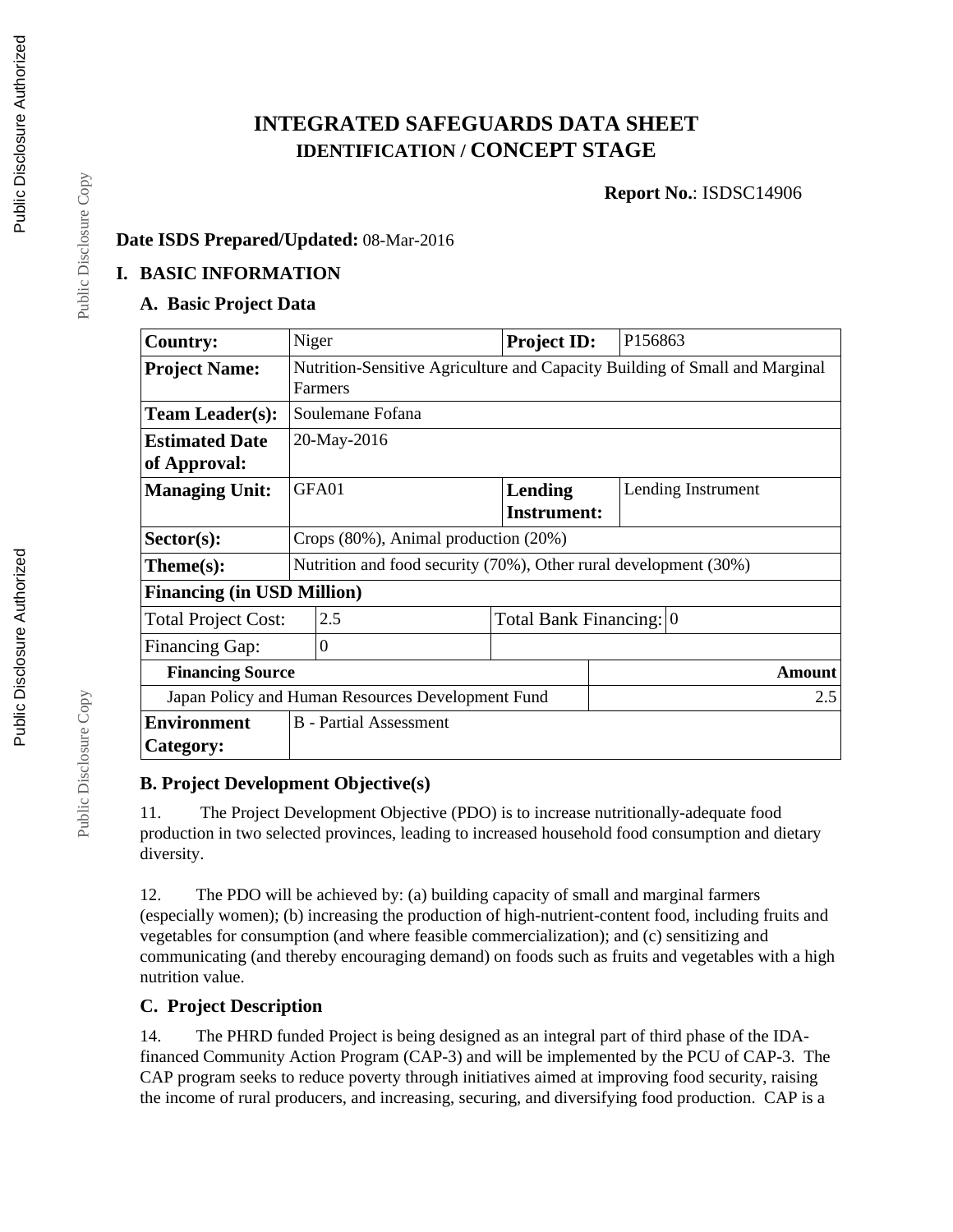national program, but since the PHRD grant funding is limited, the PHRD-funded activities will focus on nutrition work in only two regions (Maradi and Tahoua).

15. The PHRD will focus on increasing production of vegetables and fruits, including biofortified crops, such as beans and sweet potatoes (OFSP). Female producers are expected to use the limited space available for production of a range of fruits/vegetables, improving access to a variety of micronutrient-rich foods to accompany the biofortified crops. It is expected that production increases will be destined primarily for consumption by infants and their mothers, rather than for sale, although it is understood that women farmers will need to sell a fraction of their crops to meet their minimum cash requirements.

16. The project will have three components: Component 1 will focus on mobilizing small farmers, particularly women, and strengthening their capacities and knowledge of production of fruits and vegetables. Component 2 will promote improved production of horticulture crops with high nutritional value largely via small-scale irrigation from wells, which the project will finance. Component 3 will support the sensitization and communication to promote food preparation, storage, and consumption of horticultural products with high nutritional values.

17. Component 1: Mobilizing small farmers and strengthening their capacities: The objective of this priority area is to build capacity of small farmers to increase their knowledge on producing food with a high nutritional value. This will include empowering small and marginal farmers, especially women, strengthening of women producer groups/associations, promoting farmer-to-farmer services, and linking the farmer associations with other public and private sector agencies for the projects' nutrition-related purposes. Activities will include technical assistance, training, and investments in farmer-led knowledge and to provide community-to-community extension services.

18. Component 2: Promoting improved production of horticulture crops with high nutritional value: The objective of this Component is to improve nutritional and livelihood outcomes for small female farmers and their families. Activities will seek to improve productivity by technical assistance, training, and particularly investments in wells and small-scale irrigation covering around 250 hectares in the at least 100 villages to be selected.

19. In some areas and/or to some extent, horticulture already is a part in the economic activities of the population in terms of their production, marketing, processing, and transportation. This component will support the introduction and/or intensification and diversification of horticultural production with high nutritional value. It will support women producer groups, and communities in the targeted regions with technical advice and inputs (seeds, plants, cuttings, inorganic and organic fertilizers) to boost horticultural production of moringa; vegetables (tomatoes, cabbage, onion, carrot, eggplant, watermelon, melons, etc.), tubers (cassava, sweet potato, potato, etc.), legumes (cowpeas, green beans, peas, sesame, etc.) and citrus (lemon, orange, guava, tangelo, etc.), mango trees in their own farms (in their own farms).

20. Component 3: Sensitization and communication to promote increased consumption of horticultural products with high nutritional value. Horticultural products are mentioned in the current agricultural strategies of Niger, but the general public is often not well informed about the importance of their consumption for human health. The commitment of the government, through this project, will result in better information and communication for the consumption of horticultural products. This will include training in conservation, small-scale processing and storage, cooking, and related small equipment. The overall medium and long-term objective would be to increase fruit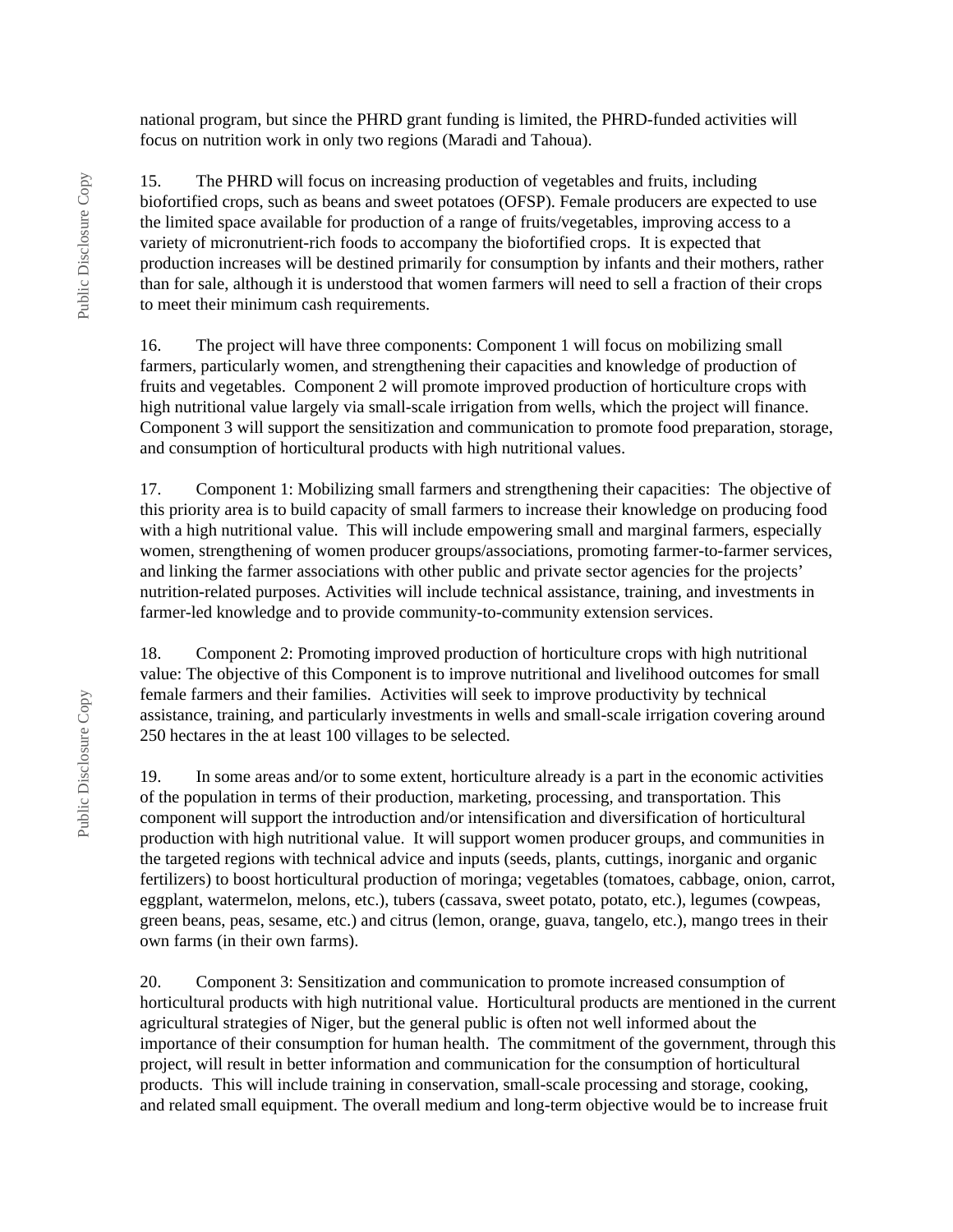and vegetable consumption from currently 35.4 kg per person and year. Even though the work under this component would aim to increase consumption of horticultural crops in the villages of the two targeted regions, there would likely be some benefits to neighboring villages in terms of dissemination of some of the messages.

#### **D. Project location and salient physical characteristics relevant to the safeguard analysis (if known)**

29. The project will be implemented in two regions, namely Maradi and Tahoua, which are the Regions with the highest level of malnutrition. More details on these provinces will be provided during project appraisal.

#### **E. Borrower's Institutional Capacity for Safeguard Policies**

30. The institutional capacity of the Ministry of Agriculture was assessed at the start of the 12 year APL of the Community Action Program (CAP). The Ministry successfully implemented the first two phases (CAP-1 and CAP-2), and since 2013 is implementing CAP-3. The Ministry of Agriculture is well versed in the implementation of Bank supported projects, and has built up capacity to handle the Bank's safeguard policies and instruments. The proposed project will draw important lessons from the strengths and weaknesses of the two previous and the on-going phase.

31. The Project Implementation Manual (PIM) for CAP-3 presents the main implementation modalities and the institutional arrangements to support them. It is proposed that the PIM for CAP-3 be also used for the implementation of the PHRD grant. An Implementation Support Plan (ISP) will also be developed. The ISP will aim at making implementation support to the client more flexible and efficient, and will focusing on the principal manageable risks identified and the agreed risk mitigation measures. It will also provide the technical advice necessary to facilitate achieving the PDO. The ISP will also identify the minimum requirements to meet the Bank's fiduciary obligations and which will apply for the implementation of the PHRD grant.

### **F. Environmental and Social Safeguards Specialists on the Team**

Abdoul Wahabi Seini (GSU01) Medou Lo (GENDR)

#### **Safeguard Policies Triggered? Explanation (Optional)** Environmental Assessment OP/ BP 4.01 Yes Minimal low-intensity pest management activities may be introduced and will be addressed under the Pest Management Plan (see below). Any other input use, that might marginally affect the environment, will be addressed through the Environmental and Social Management Framework (ESMF), developed for the CAP-3 project, which is being updated to cover this operation. It will be consulted upon, approved and disclosed in-country and at the Bank Infoshop. Natural Habitats OP/BP 4.04  $\vert$ No  $\vert$ Investments will take place in home gardens. Therefore the Natural Habitats policy is unlikely to be triggered.

#### **II. SAFEGUARD POLICIES THAT MIGHT APPLY**